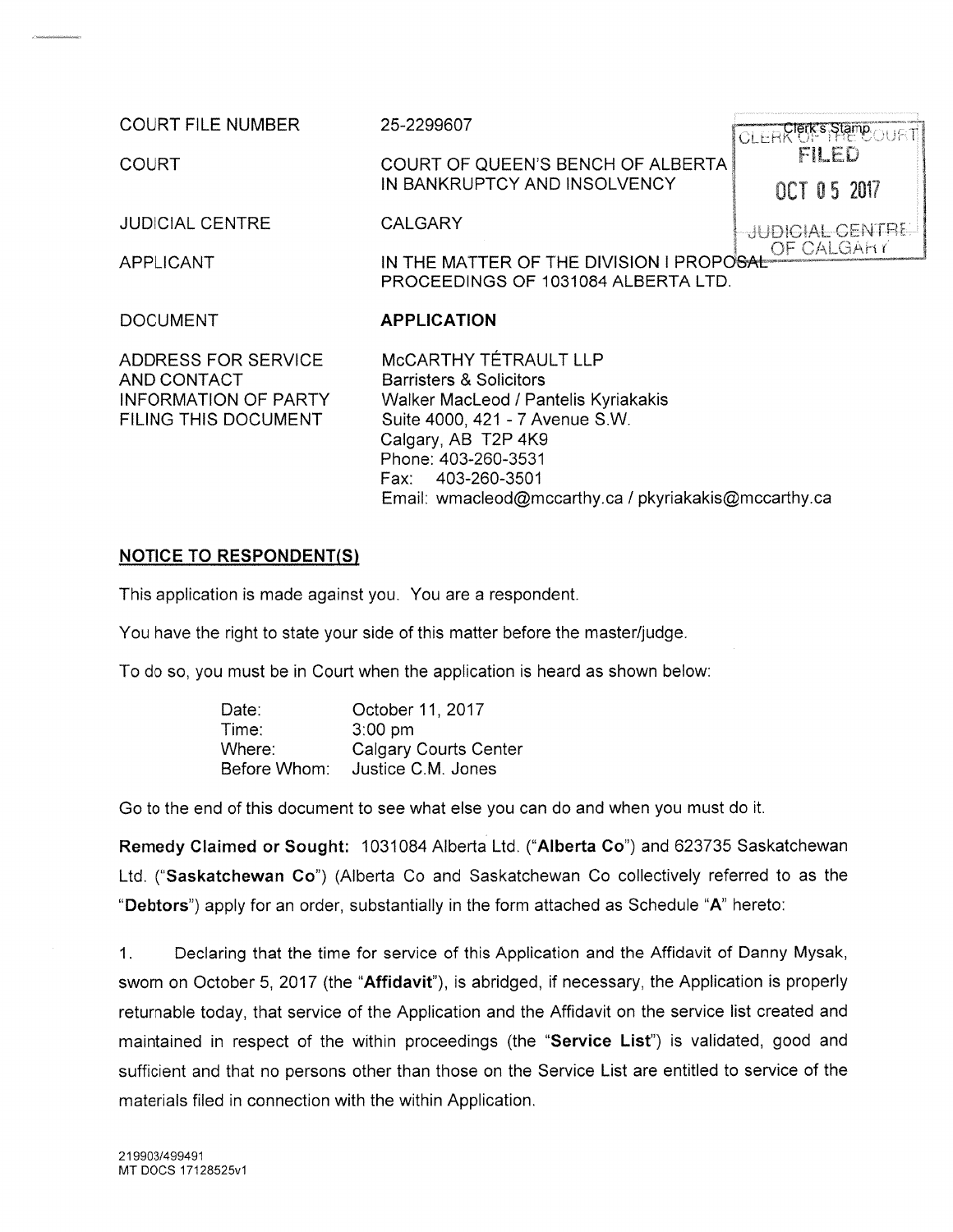2. Administratively consolidating the proposal proceedings of Albert Co and Saskatchewan Co into a single proceeding and declaring that this Honourable Court has jurisdiction to hear applications pertaining to and grant relief in respect of Saskatchewan Co under either the *Bankruptcy and Insolvency Act* (Canada) (the "**BIA**") or the *Companies' Creditors Arrangement Act* (Canada).

3. Granting a charge over all of the Debtors' property, assets and undertaking in priority to all other security interests, trusts, deemed trusts, liens, charges, encumbrances, and claims of creditors, statutory or otherwise, in an amount not to exceed \$300,000 in aggregate in favour of the KPMG Inc. (the "**Proposal Trustee**"), counsel to the Proposal Trustee and counsel to the Debtors in order to secure payment of their respective reasonable fees and disbursements incurred at their standard rates and charges.

4. Such further and other relief as counsel for the Applicant may advise and this Honourable Court may permit.

**Grounds for Making this Application**: The grounds for the Application are as follows:

5. On October 2 and 3, 2017, the Debtors both filed a Notice of Intention to Make a Proposal (the "**NOIs**") pursuant to section 50.4 of the BIA. KPMG Inc. was named as proposal trustee in the NOIs.

6. The Debtors are in the business of conducting a retail operation that specializes in the sale of jewelry and apparel (the "**Business**"). The Debtors have 21 leased retail locations located in Western Canada and Ontario.

7. The principal place where the Debtors have carried on business in the preceding year is the province of Alberta. Saskatchewan Co was forced to file its NOI in Saskatchewan as a result of the position asserted by the Office of the Superintendent of Bankruptcy. It is appropriate for the proceedings of the Debtors to be administratively consolidated in order to create efficiencies and benefit the creditors and other stakeholders of the Debtors.

8. The Proposal Trustee and its counsel, together with the Debtors' counsel are integral to the success of the Proposal Proceedings. The secured creditors most directly impacted by the proposed charge do not oppose the granting of the charge.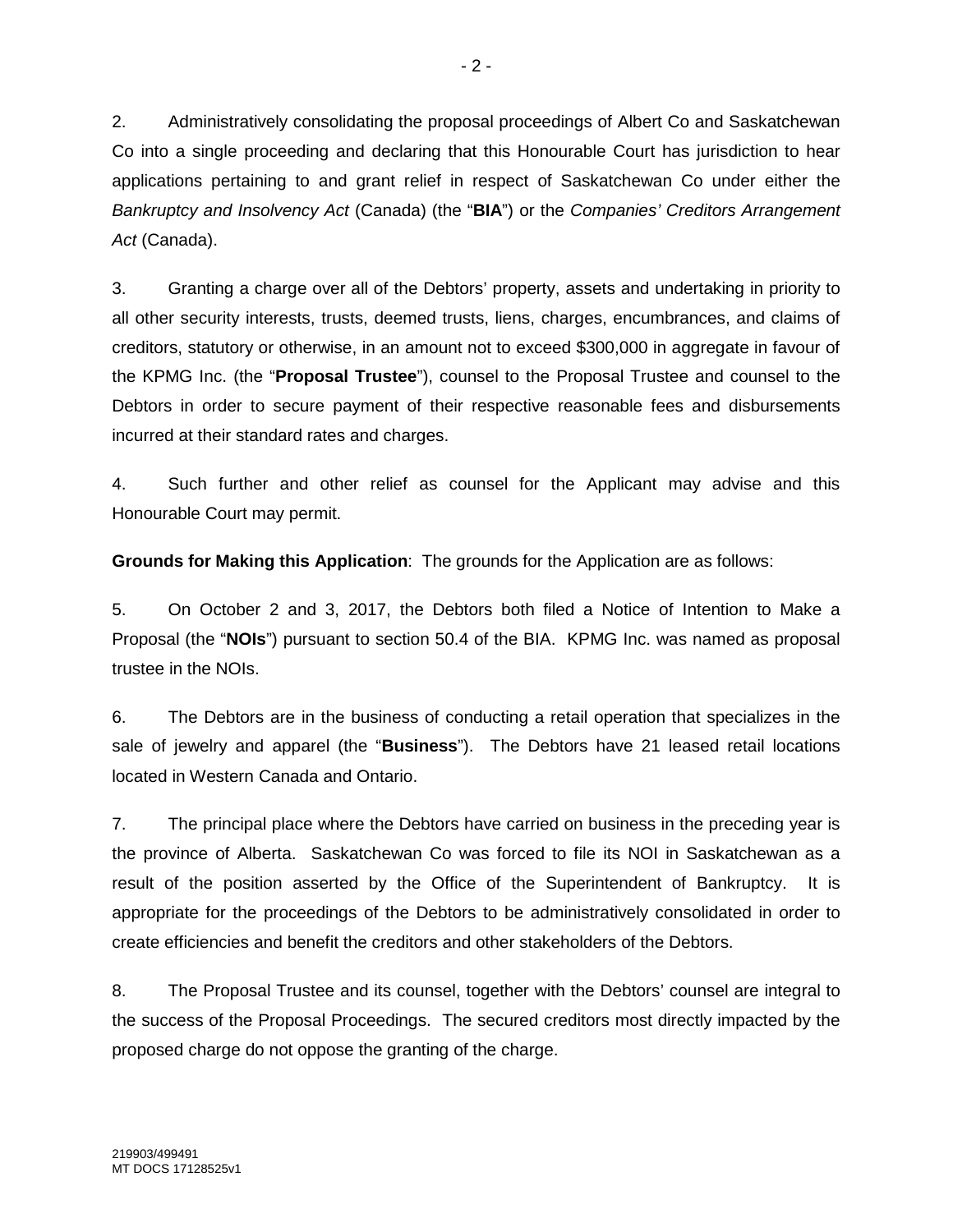9. Such further and other grounds as counsel for the Debtors may advise and this Honourable Court may permit.

**Material or Evidence to be Relied On**: The Applicants will rely on the following evidence:

10. The Affidavit of Danny Mysak, sworn on October 5, 2017;

- 11. The First Report of the Proposal Trustee, to be filed; and
- 12. Such further and other evidence as counsel for the Applicant may advise.

### **Applicable Rules:**

13. Rules 6.3(1) and 6.9 of the *Alberta Rules of Court*;

14. Such further and other rules as counsel for the Applicants may advise and this Honourable Court may permit.

### **Applicable Acts and Regulations:**

15. The *Bankruptcy and Insolvency Act*, R.S.C. 1985, c. B-3, sections 43(4), 64.2 and 66(1);

16. Such further and other acts and regulations as counsel for the Applicants may advise and this Honourable Court may permit.

# **Any Irregularity Complained of or Objection Relied On:**

17. There are no irregularities complained of, or objections relied on.

### **How the Application is Proposed to be Heard or Considered:**

18. The Applicants propose that the Application be heard in person with one, some, or all of the parties present.

# **WARNING**

If you do not come to Court either in person or by your lawyer, the Court may give the applicant(s) what they want in your absence. You will be bound by any order that the Court makes. If you want to take part in this application, you or your lawyer must attend in Court on the date and at the time shown at the beginning of the form. If you intend to rely on an affidavit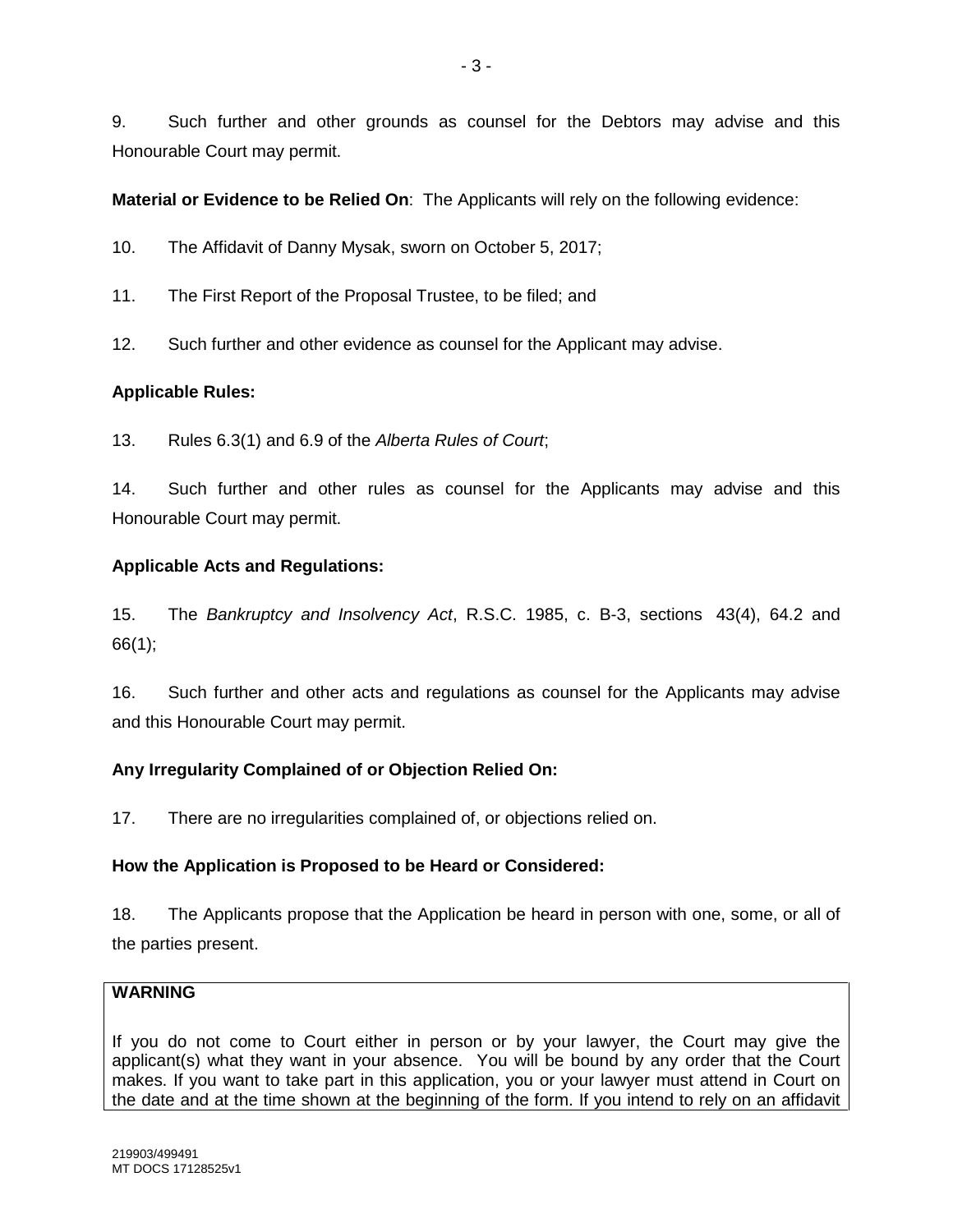or other evidence when the application is heard or considered, you must reply by giving reasonable notice of the material to the applicants.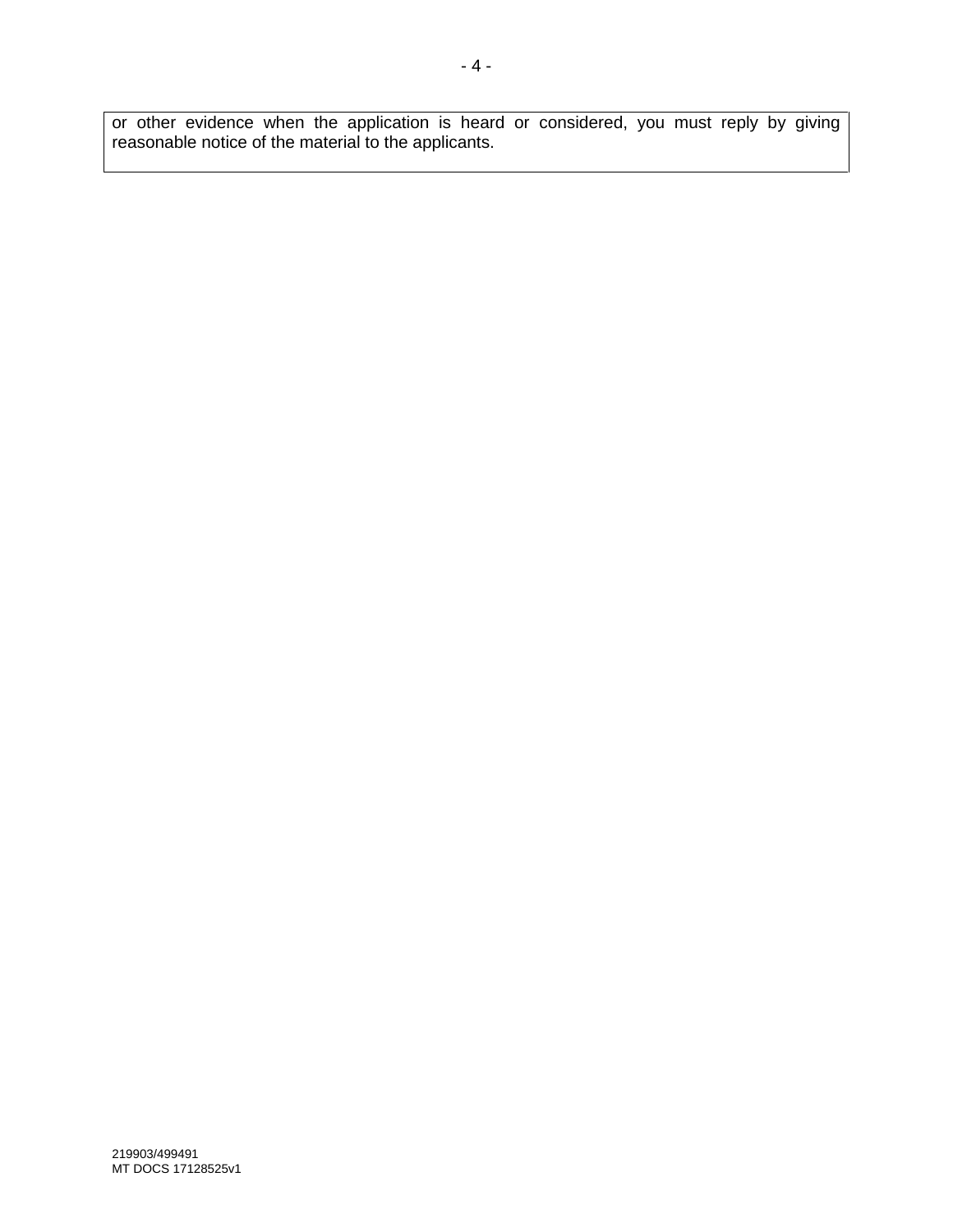- 5 -

#### **SCHEDULE "A"**

| <b>COURT FILE NUMBER</b>                                                                                | 25-2299607                                                                                                                                                                                                                                                         | Clerk's Stamp |
|---------------------------------------------------------------------------------------------------------|--------------------------------------------------------------------------------------------------------------------------------------------------------------------------------------------------------------------------------------------------------------------|---------------|
| COURT                                                                                                   | <b>COURT OF QUEEN'S BENCH OF ALBERTA</b><br>IN BANKRUPTCY AND INSOLVENCY                                                                                                                                                                                           |               |
| <b>JUDICIAL CENTRE</b>                                                                                  | <b>CALGARY</b>                                                                                                                                                                                                                                                     |               |
| <b>APPLICANT</b>                                                                                        | IN THE MATTER OF THE DIVISION I PROPOSAL<br>PROCEEDINGS OF 1031084 ALBERTA LTD.                                                                                                                                                                                    |               |
| <b>DOCUMENT</b>                                                                                         | ORDER (TO APPROVE ADMINISTRATIVE CHARGE /<br><b>ADMINISTRATIVELY CONSOLIDATE PROCEEDINGS)</b>                                                                                                                                                                      |               |
| ADDRESS FOR SERVICE<br><b>AND CONTACT</b><br><b>INFORMATION OF PARTY</b><br><b>FILING THIS DOCUMENT</b> | MCCARTHY TÉTRAULT LLP<br><b>Barristers &amp; Solicitors</b><br>Walker MacLeod / Pantelis Kyriakakis<br>Suite 4000, 421 - 7 Avenue S.W.<br>Calgary, AB T2P 4K9<br>Phone: 403-260-3531<br>Fax: 403-260-3501<br>Email: wmacleod@mccarthy.ca / pkyriakakis@mccarthy.ca |               |

| DATE ON WHICH ORDER WAS PRONOUNCED:              | <b>October 11, 2017</b> |
|--------------------------------------------------|-------------------------|
| <b>LOCATION OF HEARING OR TRIAL:</b>             | Calgary, Alberta        |
| <b>NAME OF MASTER/JUDGE WHO MADE THIS ORDER:</b> | Justice C.M. Jones      |

**UPON THE APPLICATION** of 1031084 Alberta Ltd. ("**Alberta Co**") and 623735 Saskatchewan Ltd. ("**Saskatchewan Co**" and Alberta Co and Saskatchewan Co collectively referred to as the "**Debtors**"), **AND UPON** having read the Affidavit of Danny Mysak, sworn on October 5, 2017 (the "**Affidavit**"), filed; **AND UPON** having read the First Report of the proposal trustee, KPMG Inc. (the "**Proposal Trustee**"), filed; **AND UPON** having read the Affidavit of Service of Katie Doran, sworn October ●, 2017 (the "**Service Affidavit**"), filed; **AND UPON** hearing counsel to the Debtors, counsel to the Proposal Trustee, and counsel present for other parties who may be present;

### **IT IS HEREBY ORDERED AND DECLARED THAT:**

1. The time for service of the corresponding Application and the Affidavit is abridged to the date parties were served, the Application is properly returnable today, service of the Application and the Affidavit on the parties listed in and in the manner described in the Affidavit of Service,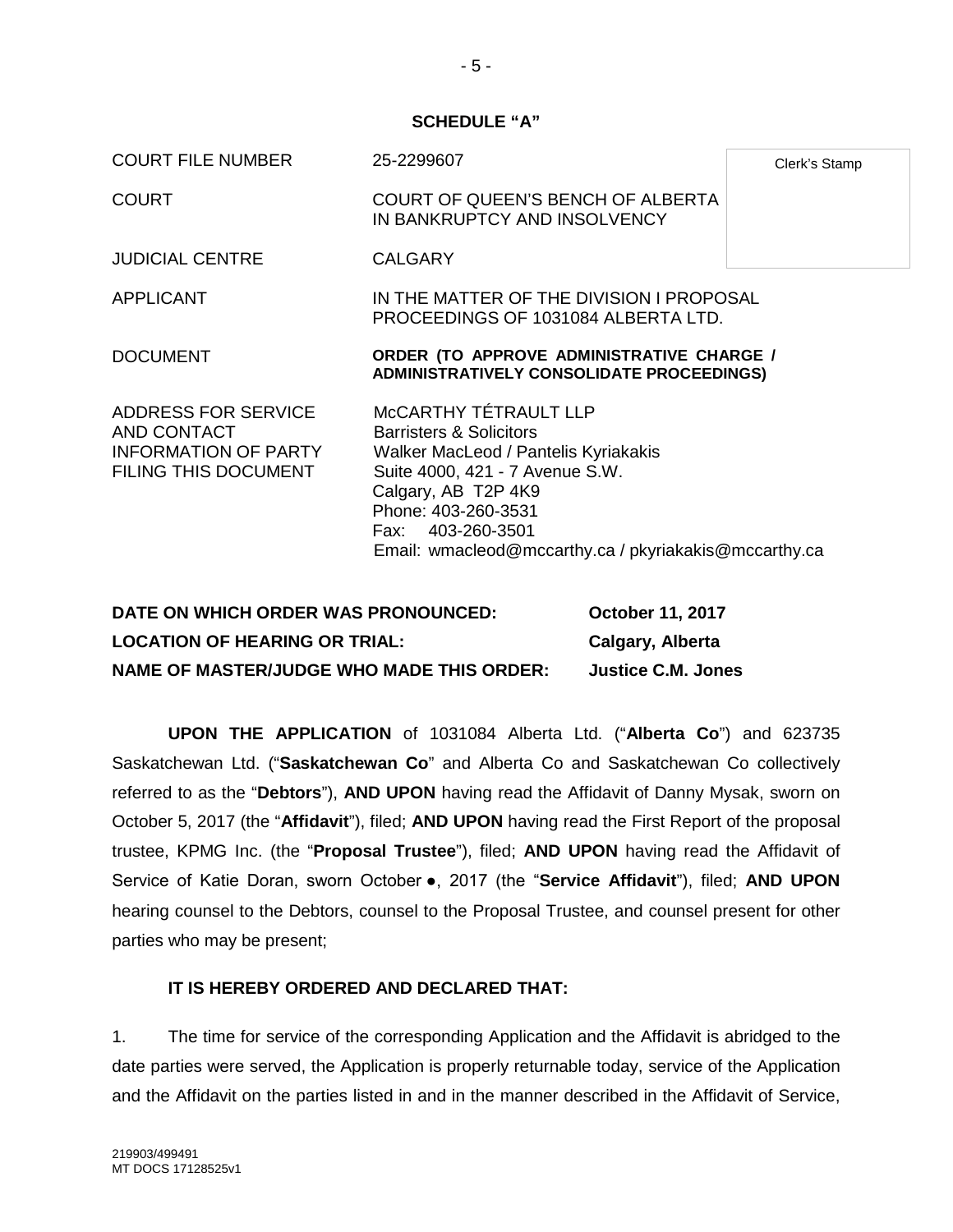is validated, good and sufficient and no other persons are entitled to service of the Affidavit or the Application.

2. The Notice of Intention Proceedings of Saskatchewan Co, commenced on October 3, 2017 as Estate No. 23-2299690 in the Province of Saskatchewan pursuant to the *Bankruptcy and Insolvency Act* (Canada) (the "**BIA**"), be and are hereby administratively consolidated into the within proceeding. In particular and without limitation:

- (a) Saskatchewan Co shall be added as a party to the within proceedings and all further filings in the within proceedings shall identify Saskatchewan Co as a party in the style of cause; and
- (b) this Honourable Court shall have jurisdiction to hear applications pertaining to the Debtors under the BIA, the *Companies' Creditors Arrangement Act* (Canada) (the "**CCAA**") or any other similar or analogous federal legislation and to administer the recapitalization, restructuring or reorganization of the Debtors or the disposition of the assets of the Debtors under the either the BIA and/or the CCAA, as applicable.

3. The Proposal Trustee (including in its capacity as trustee in bankruptcy, if applicable), counsel to the Proposal Trustee (including in its capacity as counsel for the trustee in bankruptcy, if applicable) and counsel to the Debtors, shall be entitled to the benefit of and are hereby granted a charge (the "**Administrative Charge**") on all of the Debtors' property, assets and undertaking (collectively, the "**Property**") as security for professional fees and disbursements incurred at their standard rates and charges, both before and after October 2, 2017, in respect of these proceedings. Subject to paragraph 5 of this Order, the Administrative Chare shall rank in priority to all other security interests, trusts, deemed trusts, liens, encumbrances and claims of secured creditors, statutory or otherwise, in an amount not to exceed \$300,000.

4. The filing, registration or perfection of the Administrative Charge as against the Property shall not be required, and the Administrative Charge shall be valid and enforceable against the Property for all purposes, including as against any right, title or interest filed, registered, recoded or perfected subsequent to the Administrative Charge coming into existence and notwithstanding any failure to file, register, record or perfect the Administrative Charge. The